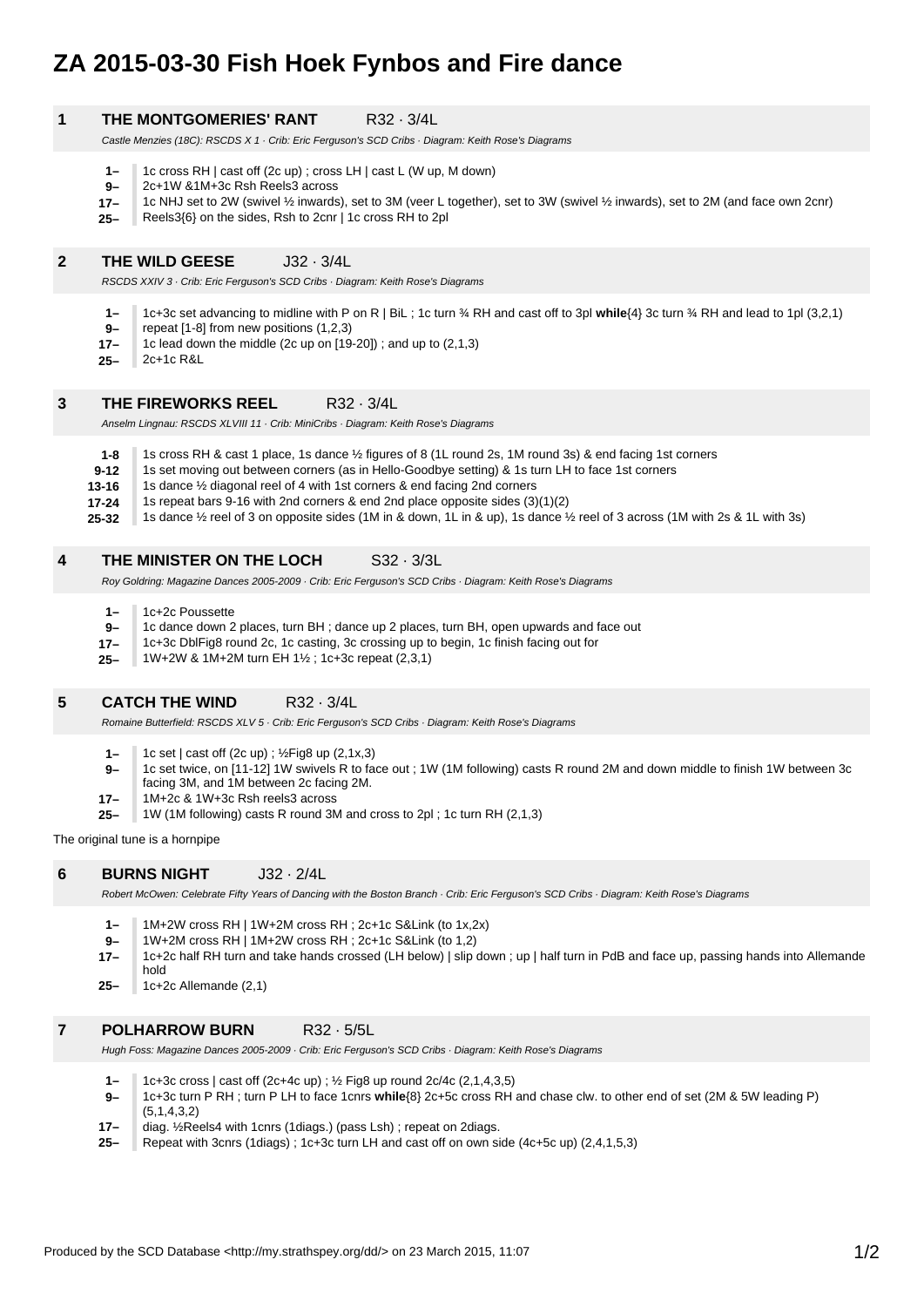#### **8 TARTAN RAINBOW** S32 · 3/3L

Sue Petyt: Tartan Rainbow · Crib: Eric Ferguson's SCD Cribs · Diagram: Keith Rose's Diagrams

- **1–** 2c set | 2M cast up and 2W down to beyond end ; 2M+1c & 3c+2W RHA
- **9–** 2c set advancing | turn P BH and face end ; 1c+2M & 2W+3c LHA (1,2,3)
- **17–** 1c+2c+3c the Knot (3,2,1)
- **25–** 2c cross RH | cast to bottom (3c up) ; ½ Fig8 up round 2c (3,1,2)

# **9 J. B. MILNE** R32 · 3/4L

Hugh Foss: A Guide to Scottish Country Dancing · Crib: Eric Ferguson's SCD Cribs · Diagram: Keith Rose's Diagrams

- **1–** 1M+2W set advancing and turn RH ; 1W+2M repeat
- **9–** 1c set advancing | turn BH and open upwards ; cast off one (2c up), Petronella Turn to: 1M between 3c and 1W between 2c
- **17–** 1c set, turn ¾ RH, set, turn ¾ RH, **while**{8} 2c+3c pass RH on the sides, set, cross RH, set
- **25–** 1c set, pass RH, cast R into 2pl, **while**{6} 2c+3c pass RH on the sides, set ; cross RH | all set. (2,1,3)

In 17-32, the corners traditionally set one bar to the person you just passed, then one bar to the next person to pass. In a variant for [19-24] 1c turns BH in PdB.

#### **10 POSTIE'S JIG** J32 · 4/4L

Roy Clowes: Commonwealth Ceilidh Dances · Crib: Eric Ferguson's SCD Cribs · Diagram: Keith Rose's Diagrams

- **1–** 1c+4c set, cast to middle positions (2c+3c step to end) ; 1c&4c ½ Fig8 round end C (2,1x,4x,3)
- **9–** 1M+4M and 1W+4W cross NHJ, (W under men's arch), turn cnr ¾ with 'free' hand ; 1c facing 4c change places NHJ (arch going up),
	- turn cnr as before
	- **17–** Repeat (Men's arch ; arch going up)
	- **25–**  $1c+4c$  % R&L ; turn P RH

Note that both times the couple moving UP makes the arch.

# **11 NEVER AT SEA** R48 · 6/6L

J C Haddow · Crib: Eric Ferguson's SCD Cribs · Diagram: Keith Rose's Diagrams

On second chord, the bottom three couples cross to opposite side (1,2,3,4x,5x,6x) This dance is centro-symmetric; both ends do identical figures

- **1–** 1c+6c cross RH | cast inwards (2c+5c to end) ; cross LH | cast to middle (3c+4c to end) (2,3,1,6x,4x,5x)
- **9–** 1M+6W & 6M+1W take promhold Lsh Reels3 across with 4c/3c resp. (2,3,1,6x,4x,5x)
- **17–** 2c+3c+1c & 5c+4c+5c mirror Reels3 on the sides, 1c&6c start inwards towards own end (2,3,1,6x,4x,5x)
- **25–** 1c+6c R&L
- **33–** 2c&5c cross RH **while**{} 3c+1c & 6c+4c ½ RHA | on sidelines change place LH between 1pl/2pl, 3pl/4pl and 5pl/6pl (1x,2x,4,3x,5,6) ; repeat {4}
- **41–** repeat [33-36] ; All turn P RH (5,4,6,1,3,2)

Dance 3 times to end 6 5 4 3 2 1 or 6 times to end 1 2 3 4 5 6

#### **12 LAND OF THE HEATHER HILLS** S32 · 4/4L

Barry Priddey: Capercaillie Book · Crib: MiniCribs · Diagram: Keith Rose's Diagrams

**17-24 9-16 1-8** 1s & 4s set, 1L followed by partner cast to dance Fig of 8 on Ladies side round 2L+3M & end diagonally facing 2M (partner behind her) **while** 4L followed by partner cast to dance Fig of 8 round 3L+2M & ends diagonally facing 3M (2s & 3s step up/down on bars 7-8) 1s+4s dance 1/2 diagonal Alternating Tandem reel of 4 with 1st corners, 1s+4s pass LSh (1/2 turning other partner LH) & dance a 1/2 Alternating Tandem reel of 4 with 2nd corners & end passing LSh (1/2 turning other partner) & face 1st corners 1s+4s repeat above reels, pass LSh & 1/2 turn other partner to end singly on opposite sides (from which they started) order 2 (1) 4 (3)

**25-32** All dance 1/2 reels of 4 on sides, 1s+4s do not pass LSh but turn 2H to (3)(1) 4 2, all set & cross RH

# **13 MAIRI'S WEDDING** R40 · 3/4L

James B Cosh: A Guide to Scottish Country Dancing · Crib: Eric Ferguson's SCD Cribs · Diagram: Keith Rose's Diagrams

- **1–** 1c turn RH | cast (2c up) ; turn LH to face 1cnrs
- **9–** 1c ½Reel4 with 1cnrs (pass P Lsh) ; Repeat with 2cnrs
- **17–** Repeat with 3cnrs (1cnr person) ; Repeat with 4cnrs (2cnr person)
- **25–** 1W+2c & 1M+3c Reels3 across, Lsh to 1cnr
- **33–** 2c+1c+3c circle6 and back

Note: Cosh explicitly tells 1c to pass Lsh in [9-24]; however the Rsh pass is quite common, and nicknamed »Mairi's Divorce«.